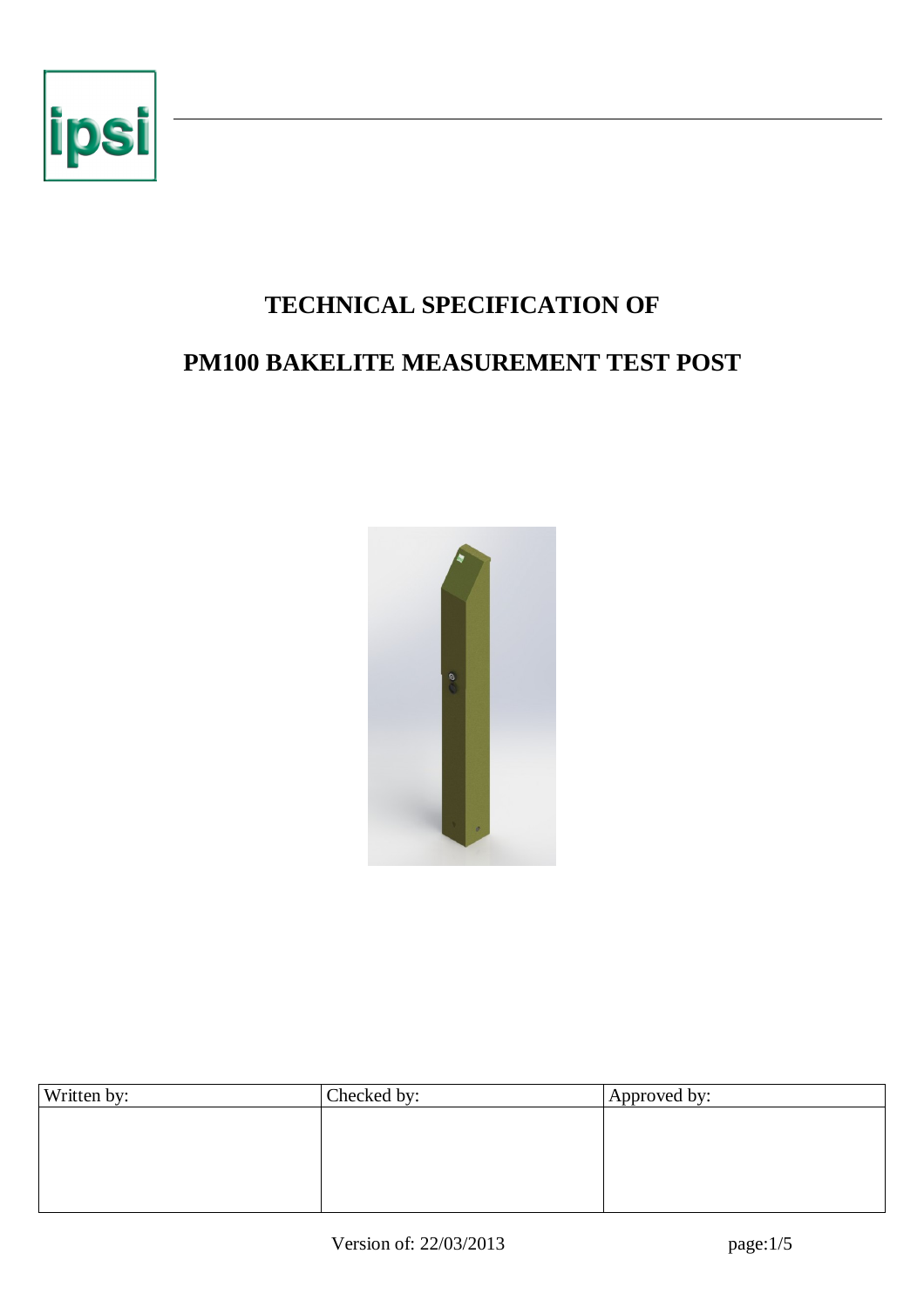## **TABLE OF CONTENTS**



**Société Internationale de Produits et de Services Industriels**<br>
102 rue J.-B. Charcot<br>
92400 Courbevoie - France<br>
(33°) 01 47 68 75 00 <br> **a** (33) 01 47 89 99 39<br>  $\therefore$  ipsi@ipsifrance.com<br> **a** : (33) 01 47 89 99 39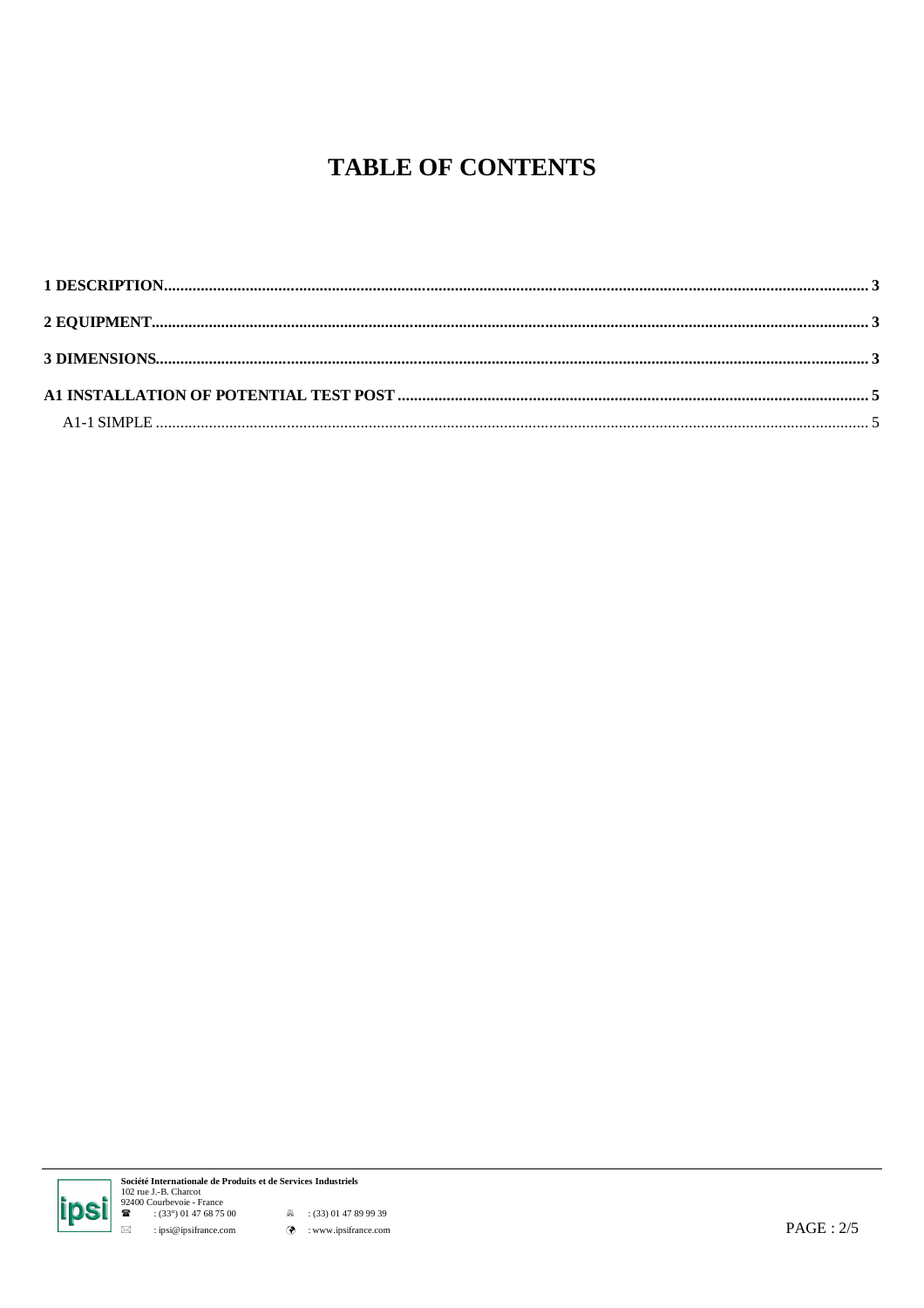#### **1 DESCRIPTION**

The PM100 safety measurement test post (potential test post) is made of stainless steel and combines the advantages of the plastic, concrete or polyester models:

- Robust
- Easily accessible wiring
- Easy installation
- Closed by a removable cover fitted with a "triangle" type lock.

#### **2 EQUIPMENT**

The potential test post is equipped with:

- one stainless steel body with RAL 7033 epoxy finish,
- one insulating plate,
- four M8 measuring studs made of brass.

#### **3 DIMENSIONS**





**Société Internationale de Produits et de Services Industriels** 102 rue J.-B. Charcot 92400 Courbevoie - France

:  $(33^{\circ})$  01 47 68 75 00  $\qquad \qquad \stackrel{\mathbb{R}}{=}$  :  $(33)$  01 47 89 99 39

: ipsi@ipsifrance.com : www.ipsifrance.com PAGE : 3/5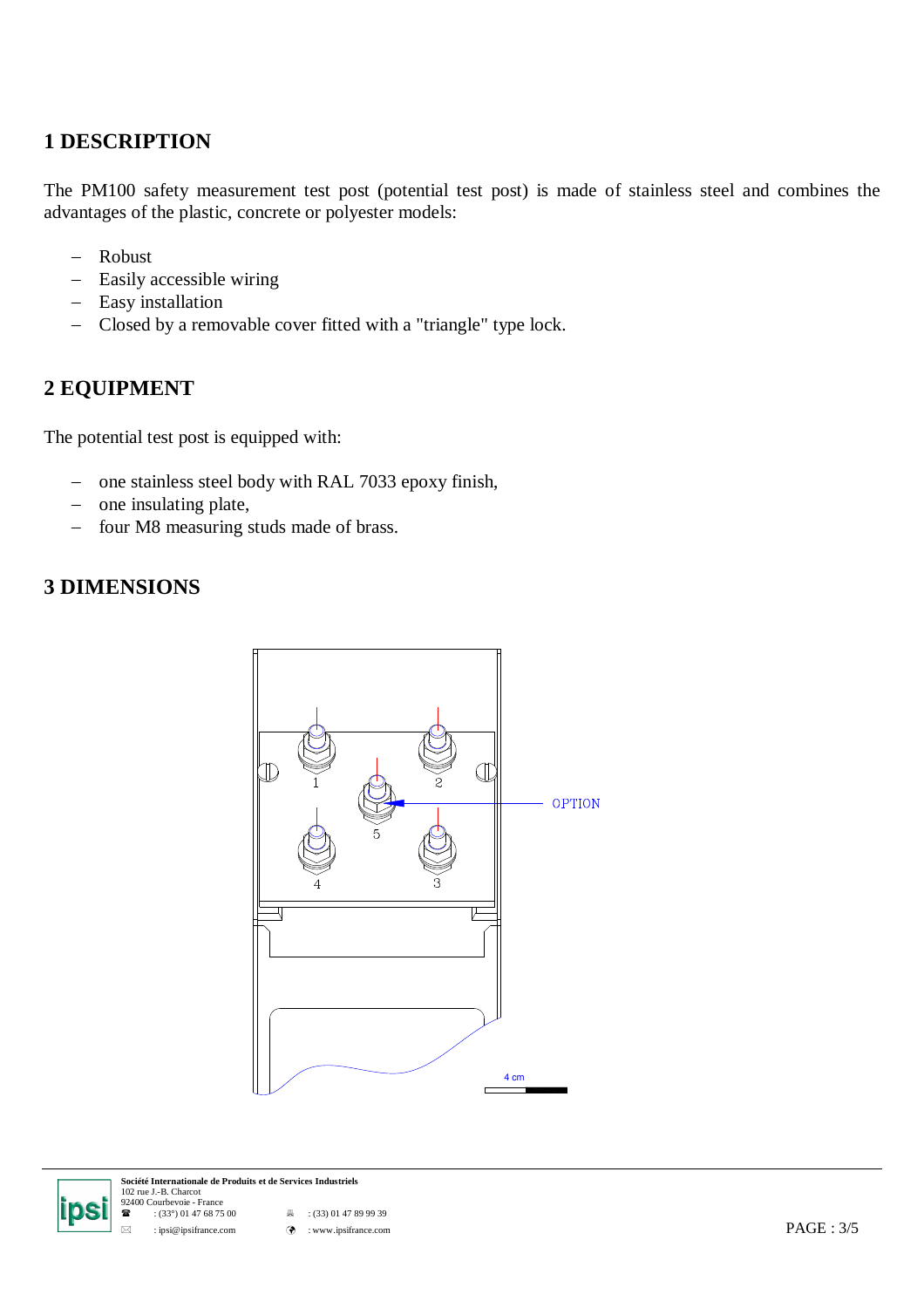

 $\frac{20 \text{cm}}{1}$ 



**Société Internationale de Produits et de Services Industriels<br>102 rue J.-B. Charcot<br>92400 Courbevoie - France<br><b>22** : (33°) 01 47 68 75 00 : (33) 01 47 89 99 39

 $\boxtimes$  : ipsi@ipsifrance.com  $\odot$  : www.ipsifrance.com  $\odot$  : www.ipsifrance.com  $PAGE : 4/5$